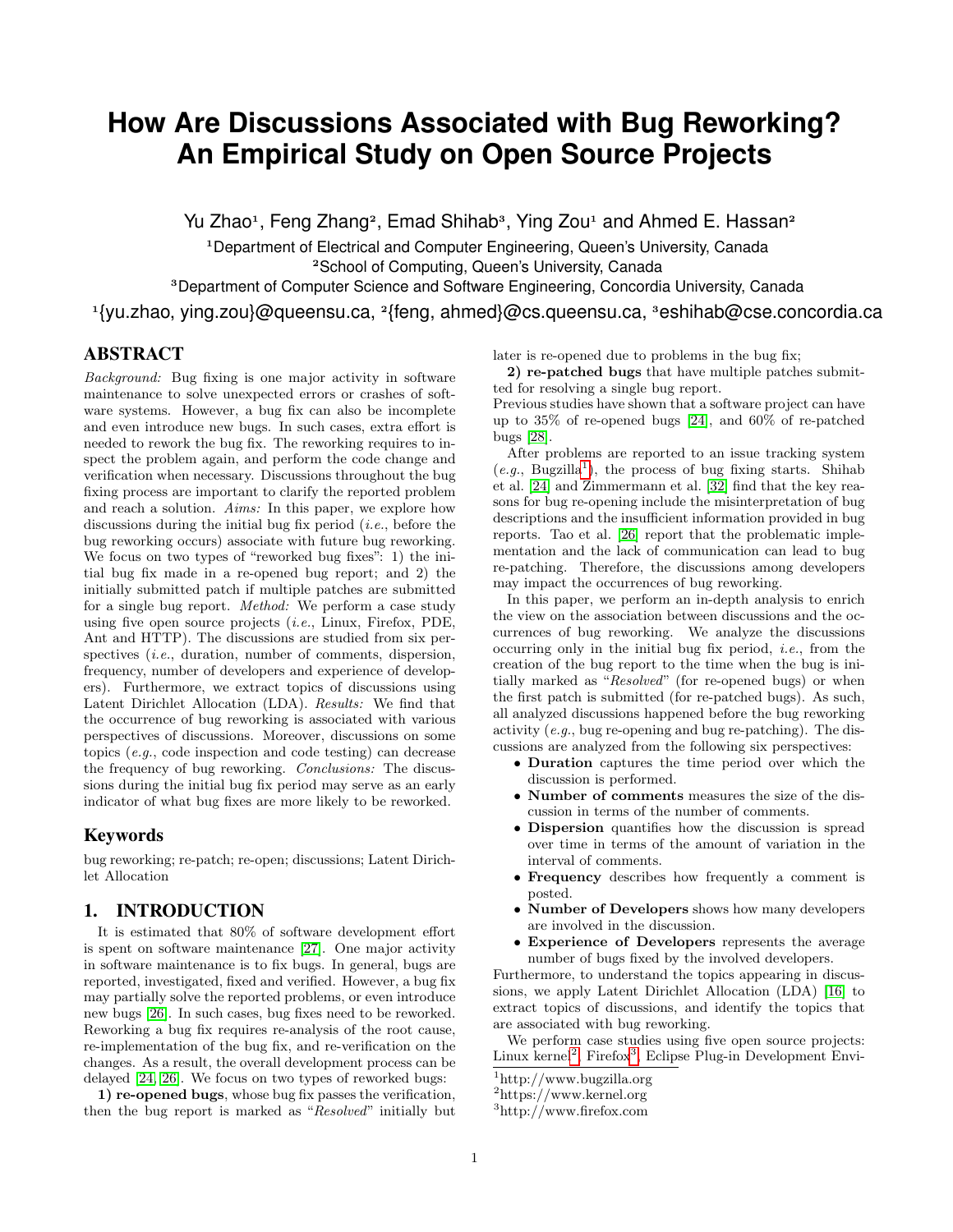ronment  $(PDE)^4$  $(PDE)^4$ , Ant<sup>[5](#page-0-0)</sup>, and Apache HTTP Server<sup>[6](#page-0-0)</sup>. These projects are the popular projects of four influential organizations (i.e., Linux, Mozilla, Eclipse and Apache), have varied size  $(i.e., from 136K to 17.6M lines of code)$  and domains (e.g., operating system and web server). The diverse development cultures and conventions offer a large variability in the developers' behaviours and discussions. In this study, we examine the following two research questions.

RQ1: How do the initial-fix discussions impact the likelihood of experiencing bug reworking? We find that the initial-fix discussions have a significant association with bug reworking. If the discussions experiencing a shorter duration, a higher frequency, a larger number of comments, a larger number of developers or the less experienced developers, respectively, the initial bug fixes are more likely to be reworked (for re-opened bugs). Regarding re-patched bugs, the initial fixes have a higher chance to be reworked, if the discussions last longer or there are more comments.

RQ2: Do initial-fix discussions raise different topics in the reworked bug fixes as compared to the bug fixes without reworking? We observe that several topics have significantly different distributions between the reworked bugs and bugs without reworking. For instance, during the initial bug fix period, code inspection is generally less discussed in re-opened bugs, and code testing is mentioned less in the discussions of re-patched bugs.

In summary, it is worth for developers examining the discussions (with our studied metrics and topics) when they consider a bug fix is complete and ready for submission. Developers should be more cautious if the discussion during the initial bug fixing period indicates a higher chance to rework the bug fix.

Paper organization. Section [2](#page-1-0) shows typical scenarios of bug reworking. Section [3](#page-1-1) presents the motivating examples and our metrics of discussions. Case study setup and results are discussed in Sections [4](#page-2-0) and [5,](#page-4-0) respectively. We summarize related work in Section [6.](#page-7-0) We discuss threats to validity of our work in Section [7,](#page-8-0) and conclude in Section [8.](#page-8-1)

# <span id="page-1-0"></span>2. BACKGROUND

In this section, we describe the process of bug fixing and a typical scenario of bug reworking, as shown in Figure [1.](#page-1-2)

The common bug fixing process is briefly described as follows: 1) a bug is reported (status: New); 2) a developer is assigned to fix the bug (status: Assigned); 3) the developer fixes the bug (status: Resolved); 4) the bug fix passes verification (status:  $Verify($ ; 5) the bug report is closed (status: Closed); and 6) the bug fix is re-opened if problems still exist (status : Reopen).

During the bug fixing process, a developer may discuss with others on bug descriptions, solutions to problems or the structure of source code. Once a bug is considered to be resolved, the bug status is changed to Resolved in the issue tracking system, with a particular type of resolution, such as CODE FIX, FIXED, WORKFORME, INVALID, WONTFIX and DUPLICATE. If errors are found in a bug fix after the bug is marked as Resolved, the corresponding bug report needs to be re-opened and the status is changed to Reopen.

<span id="page-1-2"></span>

Figure 1: A typical scenario of bug reworking.

Sometimes, developers may submit a patch while resolving a bug, so that other developers can review the code changes and testers can verify the code changes. If the patch has errors, developers need to fix the bug again and resubmit a patch. We refer to such activity as re-patching the bug fix.

## <span id="page-1-1"></span>3. DISCUSSION METRICS

In this section, we present motivating examples and six metrics of discussions.

## 3.1 Motivating Examples

To motivate our study, we randomly sample several reworked bug fixes and inspect their comments to understand the reasons for the reworking. For example,

- $\bullet$  (#1053434) After a bug is re-opened, a developer from the Firefox project says: "Re-reading all the comments a third time." This example shows that the discussion in the bug report is ambiguous for the developer. The ambiguity might be a reason for bug re-opening.
- (#114161) Developers from the PDE project discuss with each other and get a solution to the problem. However, after the close of the bug, a developer says: "Reopening. Unfortunately, the current implementation isn't quite right". Then the developer explains the correct way to solve the bug. This example indicates that the earlier discussed solution is incorrect, which is another possible reason for bug re-opening.
- $(\text{\#222945})$  A developer from the PDE project submits the initial patch, and later realizes that: "the steps in comment  $\#11$  did not work for me". The developer describes the failure reason that he "can't install things while self hosting" and submits another patch. In this case, the wrong information provided by another developer leads to the re-patching.
- (#9487) A developer from the Linux project realizes that a previous submitted patch is incomplete. The developer creates a new patch later and says "This patch provides a more complete fix to the problem." The incompleteness of a patch can cause re-patching.

Inspired by the aforementioned examples and the earlier work (e.g., [\[24,](#page-9-2) [32\]](#page-9-4)), we conjecture that the actual initial-fix discussions may play an important role in avoiding future bug reworkings. However, it is unclear how such discussions influence the likelihood of a bug being reworked. Therefore, we perform an in-depth analysis on how initial-fix discussions are associated with the occurrences of future bug reworking.

#### 3.2 Discussion Metrics

To measure various metrics of initial-fix discussions, we apply the Goal/Question/Metric (QGM) measurement process [\[4\]](#page-9-6). As shown in Table [1,](#page-2-1) we first define the goal of our empirical study and then propose six questions towards our goal. Each question aims to capture a unique perspective of

<sup>4</sup>http://www.eclipse.org/pde/

<sup>5</sup>http://ant.apache.org

<sup>6</sup>http://httpd.apache.org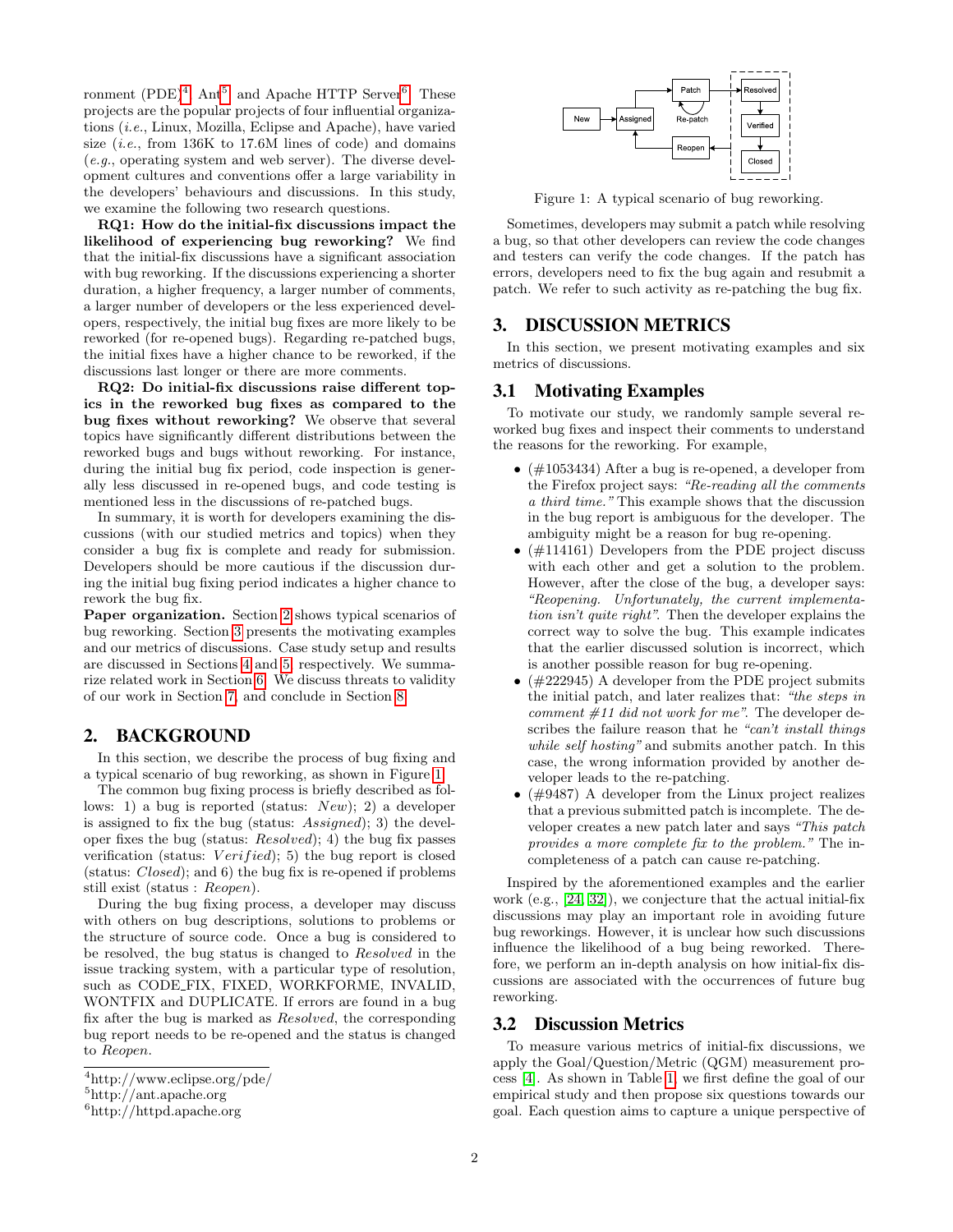Table 1: Goal, questions, and metrics (GQM).

<span id="page-2-1"></span>Goal: Study the association between initial-fix discussions and the occurrences of future bug reworking (re-opening and re-patching).

| Questions                                                                               | Metrics        |
|-----------------------------------------------------------------------------------------|----------------|
| Q1 - How long do developers discuss during an initial                                   | Duration       |
| $bug$ fix?                                                                              |                |
| Q2 - How many interactions between developers oc-<br>cur during an initial bug fix?     | #Comments      |
| Q3 - How are the posted comments distributed dur-<br>ing an initial bug fix?            | Dispersion     |
| Q4 - How often do developers post comments during                                       | Frequency      |
| an initial bug fix?                                                                     |                |
| Q5 - How many developers are involved in the dis-<br>cussion during an initial bug fix? | $#$ Developers |
| Q6 - How much experience of fixing bugs do involved<br>developers have?                 | Experience     |
|                                                                                         |                |

the initial bug-fix discussions with a metric. The detailed description of each metric is described as follows.

1) Duration. The duration of discussions is defined as the period of the initial bug fix. The initial bug fix period starts from the creation of the bug report until the time when the bug is initially fixed  $(i.e.,)$  before the bug reworking).

2) Number of comments. The number of comments represents the number of comments posted during the initial bug fix period. A larger number of comments indicate that developers discuss more during bug fixing.

Shihab et al. [\[24\]](#page-9-2) show that the duration and the number of comments are two important predictors of bug re-opening likelihood. We are interested to study if the duration and the number of comments are associated with bug reworking.

3) Dispersion. The dispersion denotes the amount of variation of the interval of the comments posted during the initial bug fix period. A dispersion close to 0 means the intervals between each two consecutive comments are close to each other, and a large dispersion value indicates the discrepancy among the intervals is high. There can be a large dispersion among comments for a bug report. For instance, the resolution of the bug #5948 (never re-opened) from the Linux project takes around 1 year and 6 months. There are in total 23 comments during the initial-fix discusison. The first 12 comments occur within 11 days. However, the next comment comes around 1 year later. The calculated dispersion value for the bug #5948 is 80.1 days. When fixing the re-opened bug #8791 in the Linux project, comments are equally distributed across 2 days before the initial fix. The dispersion value for the bug #8791 is 0.2 days.

4) Frequency. The frequency represents the average frequency for posting the comments. We sum the posting frequency of each comment and compute the average. In a reopened bug report of the Apache HTTP project (#21523), a developer says that: "Looks like I spoke too soon. I'm attaching the complete log file of my most recent loop test" . This example indicates that the high frequency of discussions may negatively influence the quality of bug fixes.

5) Number of Developers. We count the commenter in a bug report as a developer. A higher number of developers indicate that more developers are involved in the discussion.

6) Experience. The experience of a developer is defined as the number of bug reports that the developer is involved in the history of the project. A higher experience value possibly suggests that the developer fixed more bugs. A bug fix made by more experienced developers may have a lower chance to get reworked. For each initial bug fix, we calculate the average experience of involved developers.

7) Other Metrics. In addition to the aforementioned six

<span id="page-2-2"></span>

Figure 2: Overview of our approach

metrics, we are also interested in the interval of discussions and the extent of inequality of the distribution of comments. The interval denotes the average interval of two consecutive comments during the period of the initial bug fix. A lower interval reveals that the initial bug fix is discussed more intensively. We use the Gini coefficient [\[1\]](#page-9-7) to measure the inequality. A Gini coefficient value of 0 means that the comments are spread equally over the discussion period. A larger Gini coefficient value indicates the comments are scattered unevenly among the discussion period.

Correlation Analysis. We compute Spearman's rank correlation to determine which discussion metrics are highly correlated with each other. A correlation higher than 0.8  $(i.e., |\rho| \geq 0.8)$  is considered as a high correlation [\[25\]](#page-9-8). If the correlation value of two metrics is higher than 0.8, only one metric of discussions is chosen. The interval and the Gini coefficient are highly correlated with the duration and the number of comments, respectively, in both studies for re-opening and re-patching. We choose to examine the duration and the number of comments, since they are much simpler and straightforward metrics.

## <span id="page-2-0"></span>4. CASE STUDY SETUP

In this section, we show our case study setup, such as the subject projects, the extraction of reworked bug fixes, the computation of our discussion metrics and the LDA topics.

### 4.1 Overview of Our Approach

Figure [2](#page-2-2) presents an overview of our approach. First, we collect bug reports and their change history from the issue tracking system  $(i.e.,$  Bugzilla). Second, we identify re-opened bugs using the change history of bug reports, and locate re-patched bugs based on the patches recorded in bug reports. Then, we compute our metrics from comments of bug reports to characterize the different perspectives of bug discussions. To understand the content of discussions, we further extract topics of discussions and examine if bug reworking is associated with particular topics. To extract topics, we apply the Latent Dirichlet Allocation (LDA) algorithm [\[16\]](#page-9-5). The discussion metrics and topics are extracted only from the discussions that happen during the initial bug fix period (*i.e.*, before the bug reworking). In the following subsections, we describe the details of each step.

#### 4.2 Subject Projects

We select five open source projects of varying sizes, *i.e.*, Linux kernel, Mozilla Firefox, Eclipse PDE, Ant and Apache HTTP server. The five subject projects are from various application domains: 1) Linux kernel is an operating system (OS) kernel that handles interactions between hardware and software; 2) Mozilla Firefox is a popular cross-platform web browser; 3) PDE is an Eclipse plug-in development environment; 4) Ant is a build system for applications; and 5) Apache HTTP server is a widely adopted web server. The five projects are developed in different programming languages (*i.e.*, Java and  $C/C++$ ).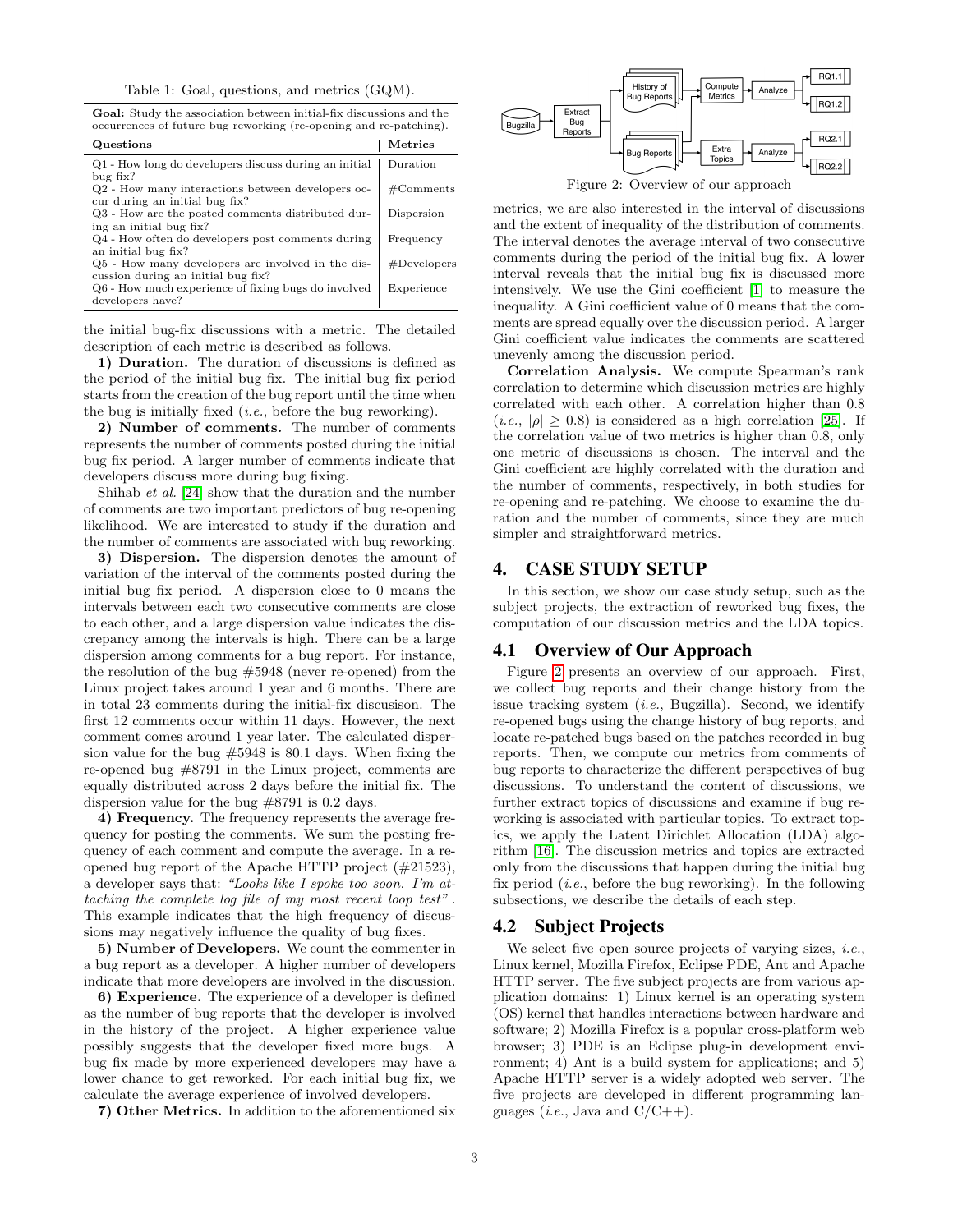<span id="page-3-0"></span>Table 2: The descriptive statistics on the number of bug reports, developers and comments in our subject projects.

| Project   LOC |       | #      | $#$ Re- | $#$ Re- | #      | #<br>Fixed opened   patched   Dev.   Comments |
|---------------|-------|--------|---------|---------|--------|-----------------------------------------------|
| Linux         | 17.6M | 8.410  | 382     | 848     | 7.411  | 86.1K                                         |
| Firefox       | 7.0M  | 27.759 | 1,844   | 6,890   | 10,537 | 464.1K                                        |
| PDE           | 472K  | 8.510  | 524     | 417     | 1.284  | 46.4K                                         |
| Ant           | 136K  | 2,704  | 137     | 38      | 2,073  | 10.5K                                         |
| <b>HTTP</b>   | 510K  | 2,333  | 177     | 76      | 2,498  | 12.6K                                         |

Table [2](#page-3-0) describes the statistics of the five subject projects. The lines of code written in the main programming languages are calculated on the code snapshot taken on September 1, 2015. The third column reports the number of fixed bug reports *(i.e., resolution type as FIXED or CODE\_FIX)*. We count the number of developers for a project by recording the total number of commenters. In our study, the first comment is excluded, since it is the description of a bug report in Bugzilla. The number of comments for the fixed bug reports is shown in the last column.

#### 4.3 Extracting Reworked Bugs

All the five subject projects use Bugzilla as their issue tracking system. For each project, we download bug reports and their change history from Bugzilla. We select all fixed bug reports to the date of February 23, 2016. The fixed bug reports are marked as Resolved, Verified or Closed with resolution type as FIXED or CODE FIX [\[21\]](#page-9-9). Moreover, we filter out bug reports with less than two comments, since any meaningful discussion can only be formed with at least two comments. In total, we filter out  $14.5\%$  of *fixed* bug reports (7,231 out of 49,716). Our discussion metrics and topics are computed from the initial bug fix period, as shown in Figure [3.](#page-3-1) The detailed steps to identify the period are described as follows.

1) We extract the time when a bug report is created  $(T_{opened})$ .  $T_{opened}$  is always the start date of the initial fix. We choose  $T_{\text{opened}}$  as the start date because developers may discuss anytime after the creation of bug reports.

2) We extract the time when a bug is initially resolved  $(T_{initialResolve})$ . The end date of the initial fix  $(i.e., T_{initialFix})$ is  $T_{initialResolve}$  in the study of bug re-opening.  $T_{reworked}$ is the time when the bug report is re-opened when studying re-opened bugs.

3) We extract the time when the patch is initially submitted  $(T_{firstPatch})$ .  $T_{initialFix}$  is  $T_{firstPatch}$  in the study of bug re-patching. Treworked is the time when a patch is resubmitted when studying re-patched bugs.

4) We identify re-opened and re-patched bug fixes. Table [2](#page-3-0) shows the statistics of re-opened bug reports and re-patched bug reports. The detailed steps are described as follows:

Re-opened bugs. For each bug report, we extract all statuses appearing from the creation time to the final resolution time. We consider a bug report as a re-opened bug report, if one of its historical statuses is Reopen. We use  $T_{initialResolve}$  to represent the time when the status is initially changed to Resolved or Closed. The interval from the time when a bug report is opened  $(T_{opened})$  to the time when the bug is initially resolved  $(T_{initialResolve})$  is the period of the initial bug fixing in the study of bug re-opening. We further mine the comments and their timestamps from bug reports before the initial resolution.

Re-patched bugs. To characterize different perspectives of discussions, we extract the comments and their times-

<span id="page-3-1"></span>

Figure 3: Illustration on how to determine the initial bug fix period for computing discussion metrics and topics.

tamps before the initial patch is submitted. We count the total number of patches for each bug report to determine if the bug fixing is re-patched or not. Patches containing only test cases are filtered out, since test cases are not for bug fixes but are used for verifying bug fixes. If the patch name matches "test", or names of all files match "test", we remove it from our case study. To ensure that all the studied bug reports are patched at least once, we filter out bug reports that do not have patches.

## 4.4 Computing Discussion Metrics

We compute six metrics to measure the varied perspectives of discussions for the study of bug re-opening and repatching, separately. For each bug report, we mine the comments and compute the intervals between two consecutive comments during the initial bug fix period. We detail our computation method for each metric as follows.

1) Duration. The duration is defined as  $T_{initialResolve} T_{opened}$  when studying re-opened bugs. When studying repatched bugs, the duration is defined as  $T_{firstPath}-T_{opened}$ .

2) Number of comments. We simply count the number of comments during the period of the initial bug fix.

3) Dispersion. We extract the timestamp of each comment and compute the interval of any two consecutive comments.  $T_i$  is used to represent the timestamp of the *ith* comment. Then the interval between the ith comment and the  $(i + 1)th$  comment is defined as  $I_i = T_{i+1} - T_i$   $(i \geq 1)$ . We calculate the standard deviation of  $I_i$  to measure the dispersion of discussions.

4) Frequency. For each comment, the frequency  $F_i$  is computed as the inverse of the interval  $I_i$  (i.e.,  $F_i = 1/I_i$ ). Then the average frequency is computed as  $\frac{\sum_{i=1}^{m} F_i}{m}$ , where m is the total number of intervals.

5) Number of developers. The number of developers is defined as the total number of unique commenters involved in the discussion before the bug is initially fixed.

6) Experience. We define  $E_i$  as the total number of bug reports that a developer involved throughout the entire development of the project. The developer's experience for a particular bug report is  $\frac{\sum_{i=1}^{n} E_i}{n}$ , where *n* is the number of the involved developers during the initial bug fix period.

## 4.5 Extracting Discussion Topics

To understand what developers discuss during the initial bug fix period, we extract topics from the initial-fix discussions using Latent Dirichlet Allocation (LDA) [\[16\]](#page-9-5). LDA is a popular generative topic model that can discover relationships between words and unstructured documents. It assumes that documents consist of different probabilistic combinations of topics. In LDA, each textual document is modelled as a distribution of latent topics, and each topic is considered as a probabilistic distribution over words.

For each type of bug reworking  $(i.e.,$  re-opening and repatching), we formulate the corpus for LDA using the comments posted during the initial fix, respectively. We treat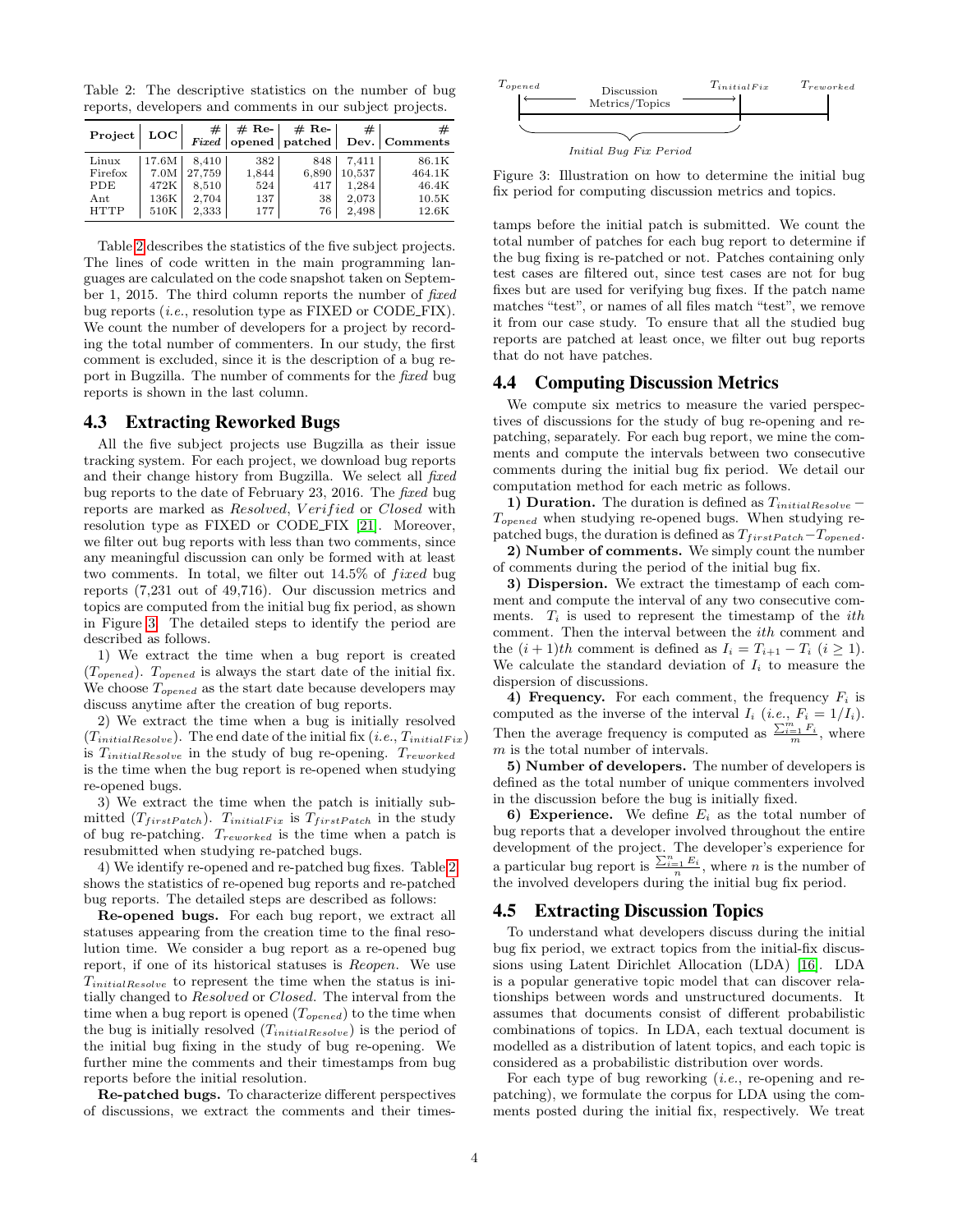the comments of a bug report during the initial fix period as a document for LDA. Before applying LDA, we normalize words in documents. Non-english characters in a word such as punctuation and numbers are removed. We use an English dictionary to remove non-English words. Moreover, we stem words (e.g., "fixes" to "fix") and remove all stop words  $(e.g., "a" and "the")$  [\[3\]](#page-9-10). We set the same configurations of hyper-parameters (*i.e.*,  $\alpha = 0.1$ ,  $\beta = 0.1$ ) and the same number of iterations (i.e., 1,000) as the work by Hindle et al. [\[10\]](#page-9-11) who apply LDA on SE data. LDA generates a specified number of topics for each document, and assigns a score of each topic in each document. The sum of the scores is 1. As we only consider the major topics in each bug report, we choose the topics with the scores higher than the average  $(i.e., \frac{1}{\text{number of topics}})$  as the topics of the bug report.

## <span id="page-4-0"></span>5. CASE STUDY RESULTS

In this section, we present our approach to investigate the association between discussions and the occurrences of bug reworking, and discuss our findings.

## 5.1 Discussion Metrics

Bug reworking requires additional human effort, thus is expensive. To help developers locate the bug fixes that are likely to reworked, we aim to understand how the initial-fix discussions impact bug reworking. Previous studies find that insufficient discussions can increase the likelihood of bug reopening [\[32\]](#page-9-4) or re-patching [\[26\]](#page-9-1). However, discussions have only been investigated from a very limited perspective.

In this paper, we study the association between bug reworking and discussions along with six metrics (i.e., duration, number of comments, dispersion, frequency, number of developers and developer experience). To investigate the two types of bug reworking, we study the two subquestions:

- RQ1.1 How do the initial-fix discussions impact the likelihood of experiencing bug re-opening?
- RQ1.2 How do the initial-fix discussions impact the likelihood of experiencing bug re-patching?

#### *5.1.1 Approach*

To address each question, we separate bug reports into two groups along a single metric. For each metric, 1) one group is the control group that contains bug reports with smaller values  $(i.e.,$  less than a threshold) of the corresponding measurement; and 2) the other group is the experimental group that contains the remaining bug reports. We choose the median value of each metric of discussions as the threshold.

To answer RQ1.1 and RQ1.2, we test the following null hypotheses for each discussion metric, respectively:  $H0_{11}$ : the proportion of re-opened bug fixes in the experimental group and the control group has no difference.  $H0_{12}$ : the proportion of re-patched bug fixes in the experimental group and the control group has no difference.

Hypothesis  $H0_{11}$  and  $H0_{12}$  are evaluated using the Fisher's exact test [\[23\]](#page-9-12) with 95% confidence level (*i.e.*, *p*-value  $\lt$ 0.05). The Fisher's exact test examines if there exists nonrandom association between the occurrences of bug reworking and the measurement of each discussion metric. Since we investigate five projects for each metric of discussions, we apply Bonferroni correction to adjust the p-value by dividing the number of tests  $(i.e., 5 \text{ tests})$ . If there is statistical significance (*i.e.*, *p* value is less than  $0.05/5=0.01$ ), we reject the null hypothesis.

We further compute the odds ratio [\[23\]](#page-9-12) that measures the likelihood of experiencing the reworking of bug fixes in the experimental group. We calculate the odds  $p$  and q of reworked bug fixes in the experimental and control groups, respectively. Then the odds ratio is computed as  $OR = \frac{p/(1-p)}{q/(1-q)}$ . If  $OR = 1$ , reworked bug fixes and nonreworked bug fixes are equally distributed in the two groups. Otherwise, the chances to experience reworked bug fixes are different in the two groups. If  $OR > 1$ , bug fixes belonging to the experimental group are more likely to be reworked, and vice versa.

#### *5.1.2 Findings*

The association between the discussions and the bug reworking is significant in various projects. In the following paragraphs, we report the detailed findings in the bug reopening and re-patching studies.

RQ1.1 (Bug re-opening). Discussions with a shorter duration, more comments, a higher frequency, more developers or less experienced developers increase the chance of re-opening resolved bugs, respectively. Table [3](#page-5-0) presents the thresholds of the measurement and the detailed odds ratios for each metric in the study of bug reopening. We describe the association between each metric of discussions with bug re-opening as follows.

1) Duration. Shorter duration of discussions before the initial fix is more likely to increase the likelihood of bug re-opening overall (except for the Firefox project). The pvalues of the Fisher's exact test in all the five projects are lower than the corrected threshold  $p$ -value (*i.e.*, 0.01). In such cases, we reject the null hypothesis  $H0_{11}$ . The rejection shows that re-opened bug fixes have significant different distributions in bug reports with short period of initial-fix discussions compared to the remaining bug reports. In addition, the odds ratios of the four projects (i.e., Linux, PDE, Ant and HTTP) are all less than one, indicating that the longer duration of the initial-fix discussions reduces the likelihood to experience bug re-opening. However, the Firefox project shows a different trend with an odds ratio larger than one; and this is discussed in Section [5.1.3.](#page-5-1)

2) Number of comments. Bug reports with a larger number of comments are more likely to be re-opened. We observe a significant association between number of comments and bug re-opening in the Linux, Firefox and PDE projects. In particular, discussions with a larger number of comments before the initial fix increase the likelihood of experiencing bug re-opening by 2.49, 1.35 and 1.31 times for the Linux, Firefox and PDE projects, respectively.

3) Dispersion. The dispersion overall does not show a significant association with bug re-opening. We only observe the significant p-value in the Firefox project. Thus regarding dispersion, we can reject the null hypothesis  $H0_{11}$  only for the Firefox project.

4) Frequency. Bug fixes with a higher frequency of comment postings tend to increase the likelihood of re-opening. Among all five projects, the frequency has a significant association in four projects *(i.e., except for the PDE project)*. Bug reports with discussions of high frequency are 2.16, 1.24, 2.33 and 1.69 times more likely to be re-opened in the Linux, Firefox, Ant and HTTP projects, respectively.

5) Number of developers. The number of developers has a significant association with bug re-opening in the Linux, Firefox and PDE projects. The odds ratios of the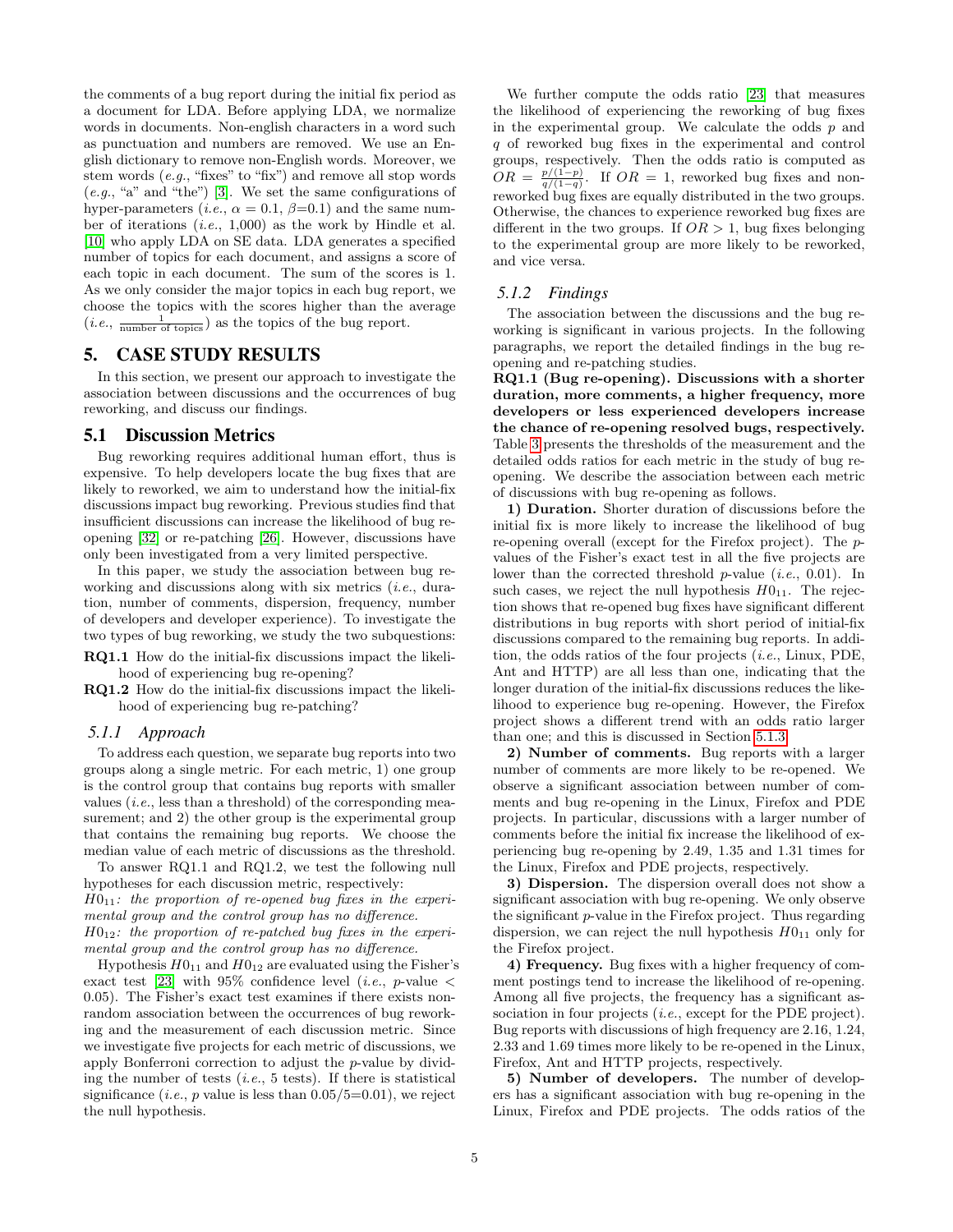<span id="page-5-0"></span>Table 3: The result of Fisher's exact test in the study of bug re-opening. ( $\tau$  denotes the threshold value of the measurement.  $OR$  is the odds ratio and "-" represents not statistically significant, the same below)

| Project                         |        | Linux               | Firefox   PDE |                | $_{\rm Ant}$                       | <b>HTTP</b>                                              |
|---------------------------------|--------|---------------------|---------------|----------------|------------------------------------|----------------------------------------------------------|
| Duration                        |        |                     |               |                |                                    | $\tau$ 48.1 days 16.2 days 6.9 days 34.6 days 149.6 days |
|                                 | ΟR     | 0.69                | 1.15          | 0.78           | 0.60                               | 0.60                                                     |
| $#$ Comments                    | $\tau$ | 6                   | 8             | 4              | 3                                  | 4                                                        |
|                                 | OR     | 2.49                | 1.35          | 1.31           |                                    |                                                          |
| Dispersion                      | $\tau$ | 3.8 <sub>days</sub> |               |                | $1.5$ days $ 0.3$ days $ 0.7$ days | 8.1 days                                                 |
|                                 | ΟR     |                     | 1.15          |                |                                    |                                                          |
|                                 | $\tau$ | 5.6e-04             | 8.9e-04       | 8.5e-04        | $9.9e-05$                          | $7.4e-05$                                                |
| Frequency                       | ΟR     | 2.16                | 1.24          |                | 2.33                               | 1.69                                                     |
| # Developer $\frac{\tau}{ OR }$ |        | 3                   | 4             | $\overline{2}$ | $\overline{2}$                     | $\overline{2}$                                           |
|                                 |        | 2.03                | 1.41          | 1.33           |                                    |                                                          |
| Experience                      | $\tau$ | 129.5               | 1222.3        | 891.0          | 316.0                              | 130.0                                                    |
|                                 |        | 1.32                | 0.48          | 0.77           | 0.52                               |                                                          |

three projects are larger than one, showing that larger number of developers involved in the initial-fix discussion increase the likelihood of bug re-opening generally.

6) Experience. A bug report fixed with less experienced developers is more likely to be re-opened overall. Four projects (except for the HTTP project) exhibit a significant association between the developer experience and the bug reworking. Moreover, in the Firefox, PDE and Ant projects, the odds ratios are all lower than one, indicating that bug fixes with more experienced developers have lower chances to be re-opened. However, different from the three projects, we observe that in the Linux project, the odds ratio is larger than one and the threshold is 129.5. The threshold value means that on average, developers in 50% of bug reports are involved in less than 2% of fixed bug reports. Such a low number  $(i.e., 2\%$  of fixed bug reports) reflects the characteristics of the Linux project that developers may have expertise in the specific subsystem, such as file systems and networking. The number  $(i.e., 2\%)$  is not sufficient to represent the experience. When setting the threshold value as 841 (i.e., 10% of fixed bug reports) for the Linux project, the odds ratio is consistent as other projects  $(i.e.,$  lower than one).

RQ1.2 (Bug re-patching). Discussions with a longer duration, more comments, a larger dispersion and more developers are more likely to get the initial bug fix re-patched. Table [4](#page-5-2) shows the Fisher's exact test result and the thresholds for the measurements of each metric in the study of bug re-patching. Similar to bug reopening, a bug fix with more comments and more developers before submitting an initial patch has higher chances of repatching. To be more specific, three projects  $(i.e., Linux,$ Firefox and PDE) show a significant association (*i.e.*,  $p$ value  $\langle 0.01 \rangle$  between the number of comments and bug re-patching. Discussions with more comments are 1.60, 1.31 and 1.81 times more likely to get the initial fix re-patched in the Linux, Firefox and PDE projects. We observe that the metric of the number of developers has a significant association with bug re-patching in the Linux and Firefox projects. Moreover, both of the odds ratios are larger than one, indicating that a larger number of developers involved in the discussion increase the likelihood of re-patching.

Different from bug re-opening, the longer duration of discussions before submitting an initial patch has a higher chance

<span id="page-5-2"></span>Table 4: The result of Fisher's exact test in the study of bug re-patching.

| Project                                |     |                                      |           | Linux   Firefox   PDE                                          | Ant                         | <b>HTTP</b>    |
|----------------------------------------|-----|--------------------------------------|-----------|----------------------------------------------------------------|-----------------------------|----------------|
| Duration                               |     |                                      |           | $\tau$   9.7 days 11.4 days 11.1 days 18.2 days 72.0 days      |                             |                |
|                                        | ΟRΙ |                                      | 1.75      | 1.76                                                           |                             | 2.21           |
| # Comments $\frac{\tau}{OR}$ 1.60 1.31 |     |                                      |           | 4                                                              | 3                           | $\overline{4}$ |
|                                        |     |                                      |           | 1.81                                                           |                             |                |
| Dispersion                             |     |                                      |           | $\tau$   0.8 days   1.0 days   0.30 days   0.2 days   2.0 days |                             |                |
|                                        | OR. |                                      | 1.55      | 2.02                                                           |                             |                |
| Frequency                              |     | $\frac{\tau}{OR}$ 1.3e-03<br>OR 1.59 | $5.4e-04$ | $7.2e-04$                                                      | $2.2e-04$                   | $2.6e-04$      |
|                                        |     |                                      | 0.81      |                                                                |                             |                |
| # Developer $\frac{\tau}{OR}$ 1.51     |     |                                      | 3         | 2                                                              | $\mathcal{D}_{\mathcal{L}}$ | 3              |
|                                        |     |                                      | 1.24      |                                                                |                             |                |
| Experience $\frac{\tau}{ OR }$         |     | 87.5                                 | 696.0     | 1007.5                                                         | 158.5                       | 103.3          |
|                                        |     |                                      | 0.73      |                                                                |                             |                |

to re-patch a bug fix. The duration of the initial-fix discussions in the Firefox, PDE and HTTP projects has a significant association with bug re-patching. In particular, a longer duration of discussions increases the likelihood to repatch a bug fix by 1.75, 1.76, 2.21 times in the Firefox, PDE and HTTP projects, respectively. The dispersion has a significant association with bug re-patching in two projects (i.e., Firefox and PDE). The odds ratios of the two projects are larger than one. In particular, discussions with a larger dispersion are 1.55 and 2.02 times more likely to get the initial bug fix re-patched in the Firefox and PDE projects, respectively.

Discussions performed before the initial fix have a significant association with bug reworking from various perspectives. Indeed, initial-fix discussions with fewer comments, fewer developers are less likely to experience bug re-opening and re-patching.

✟

✠

### <span id="page-5-1"></span>*5.1.3 Discussions*

☛

 $\searrow$ 

To better understand the possible causes of bug reworking  $(i.e.,$  bug re-opening and bug re-patching), we randomly sampled 341 reworked bug reports with 95% confidence level and  $5\%$  confidence interval<sup>[7](#page-0-0)</sup>. The first author manually analyzes the sampled bug reports, and the detailed findings are presented as follows.

1) Duration. A shorter duration of discussions has two major reasons for re-opening bugs: a) Defective fixes. The approaches to fix the bug may not be fully discussed so that there are still errors which remain, such as Linux #8791,  $\#9475$  and HTTP  $\#21371$ ; and b) Incorrect categorization of duplicated bugs. From the bug description, developers may think of it as a duplicate bug and mark the status as resolved. Further analysis reveals that such reports are misclassified, thus the bug reports are re-opened. Example cases are Linux #8709, PDE #463822 and HTTP #13991.

We have an opposite observation in the Firefox project that a longer duration of discussions increases the chance to get bugs re-opened. Firefox is a large project designed for a web browser. Developers may have a long discussion about complex issues, such as customization settings (no unique solution can be easily reached due to varying preferences

<sup>7</sup>http://www.surveysystem.com/sscalc.htm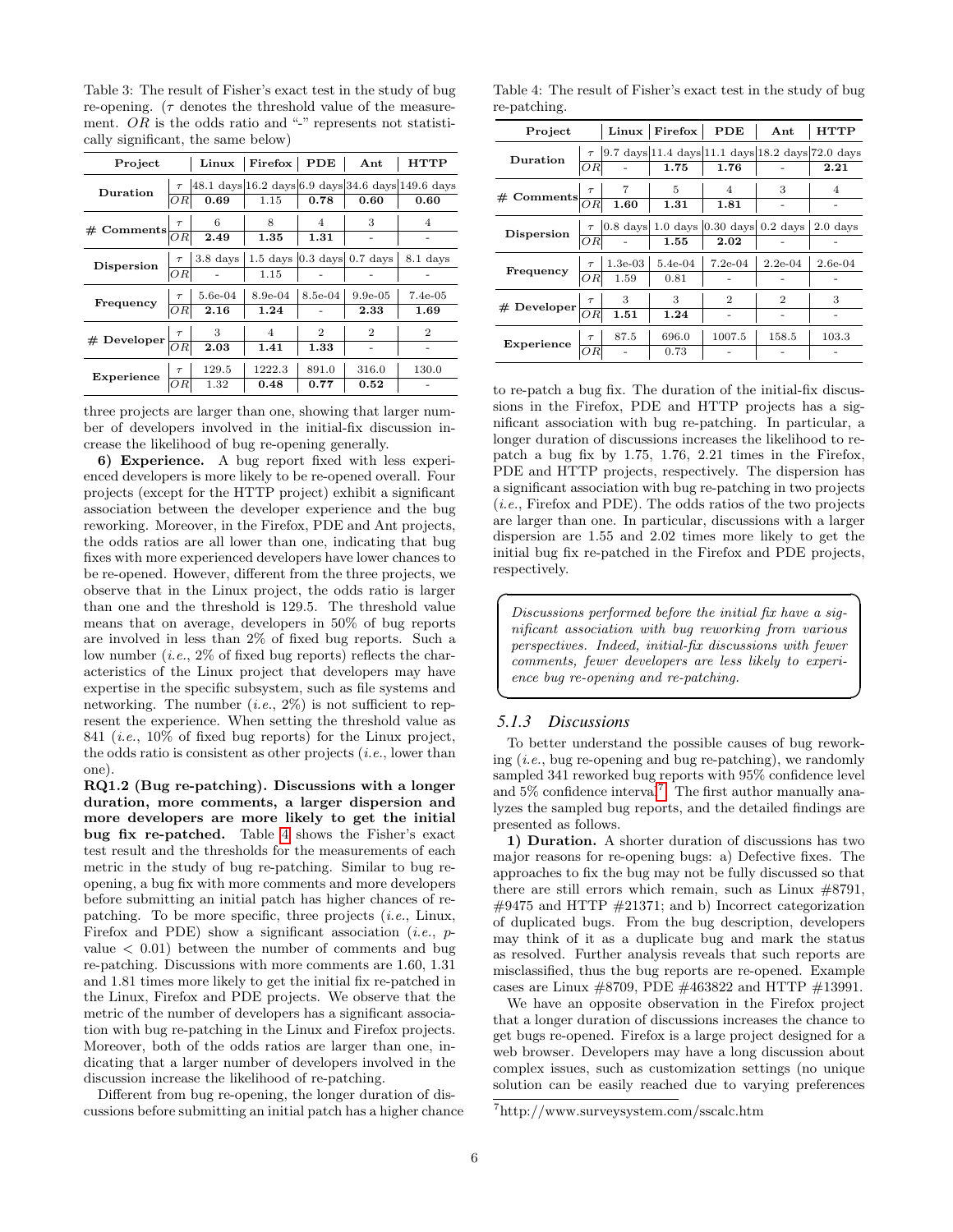of different users) and URL autocomplete (implementation of complex machine learning algorithms may be involved). When resolving a bug, the fix can conflict with the existing code or incur unexpected issues, such as Firefox #179666 and #400061.

A longer duration of discussions before submitting an initial patch has a higher chance to get the initial patch rejected. There can be multiple alternative solutions to fix a bug, thus developers need spend efforts to find the best one. However, our manual analysis reveals that a patch creator may be unaware of the correct way to fix the bug when creating a patch. As a result, incomplete or unnecessary changes can occur. Example cases can be found in the bug reports PDE #434303, #462288 and HTTP #44736.

2) Number of comments and developers. More comments and more developers involved in discussions before resolving a bug are more likely to get the bug fix re-opened. One possible reason is that developers do not reach a consensus about the solution. After closing the bug, a better approach is found or the discussed solution needs to be improved. Example cases are bug reports Linux #5832, Firefox #396816 and PDE #115484.

3) Frequency. The higher frequency of discussions is associated with bug re-opening. We find that the high average frequency of discussions can be classified into two types, *i.e.*, a) one or more burst of comment postings; and b) high density of comment postings throughout the initial bug fixing period. Example bug reports with a burst of comment postings are Linux  $\#2884$ , Ant  $\#5907$  and HTTP  $\#16137$ . We conjecture that the burst of comment postings may address a particular problem but does not necessarily result in a thorough solution. Example bug reports with comment postings of high density are Linux #5889, Firefox #1078539 and Ant #32300. One possible reason of reworking these bugs is that their comment postings mainly focus on finding a solution other than code review and testing.

## 5.2 Discussion Topics

Manually inspecting topics of bug reports can help us understand specific reasons behind the reworking of bug fixes. However, there are in total 3,064 re-opened bugs in our subject projects (see Table [2\)](#page-3-0). Even for one project, it is tedious to manually inspect all bug reports. Hence, it is necessary to automatically abstract detailed comments to a higher level so that the content of discussions is more understandable. In this section, we aim to investigate if it is possible to identify specific topics that are associated with bug reworking.

To study the association between discussion topics and the two types of bug reworking, we propose the following two questions:

- RQ2.1 Do initial-fix discussions raise different topics in the re-opened bug fixes as compared to the bug fixes without re-opening?
- RQ2.2 Do initial-fix discussions raise different topics in the re-patched bug fixes as compared to the bug fixes without re-patching?

#### *5.2.1 Approach*

To address the two research questions, we first extract topics of the initial-fix discussions from bug reports and then investigate the association between each individual topic with bug reworking.

In our corpus, there are in total 42,203 and 14,273 documents for the bug re-opening and re-patching studies, respectively. We set the number of topics for LDA to be 50, and the number of keywords for each topic to be 10. To better understand each topic, we manually assign labels to each topic based on the 10 keywords produced by LDA. Hindle et al. [\[10\]](#page-9-11) report that the topics generalized from LDA match the perception of developers and managers. To verify if the topics extracted by LDA are representative, the first author conducted a qualitative study to manually extract topics from the previously sampled bug reports without any knowledge of the LDA results.

To investigate the association between specific topics and the occurrences of bug reworking, we separate bug reports into two groups. One group contains bug reports that are never re-opened (respectively never re-patched), and the other group contains bug reports that experiences re-opening (respectively re-patching). For each topic, we investigate if the distribution of the topic across the two groups is similar by testing the following null hypothesis:

 $H0<sub>2</sub>$ : There is no difference in the distribution of topics between bugs that are never reworked and ones that are reworked.

We perform Wilcoxon rank-sum test [\[23\]](#page-9-12) to examine the null hypothesis  $H0_2$ , using the 95% confidence level (*i.e.*, *p*value  $< 0.05$ ). Wilcoxon rank-sum test is a non-parametric statistically test to assess whether the population of two sampled groups are the same against the null hypothesis. The Wilcoxon test makes no assumption about the distribution of samples. Since we perform five tests on each topic, we apply the Bonferroni correction to control for family-wise errors. We reject the null hypothesis if there is a statistically significant difference (*i.e.*, *p*-value  $<$  0.01).

#### *5.2.2 Findings*

Some topics of discussions experience statistically significantly different distributions between reworked and not reworked bug reports. For instance, the topic A4 (*i.e.*, *code* inspection) occurs less frequently in re-opened bugs than the remaining bug reports in two projects (i.e., Linux and HTTP). The topic B4 (*i.e.*, *code testing*) has lower percentage in re-patched bugs than the remaining bug reports in two projects (i.e., Linux and Firefox).

Furthermore, our manual verification shows that the topics produced by LDA with our configuration  $(e.g., 50 \text{ topics})$ are similar to the manually extracted topics.

RQ2.1 (Re-opened bugs) Seven topics exhibit statistically significant different distributions  $(i.e., p-value)$  $< 0.01$ ) in at least two projects. We reject the null hypothesis  $H_0$  for these topics in the corresponding projects. Table [5](#page-7-1) summarizes the topics that have significantly different distributions in at least two projects in the study of re-opened bugs. Table [5](#page-7-1) (a) presents the percentage of bug reports that contain the topic in each of the two groups  $(i.e., bug reports with and without re-opening). Table 5 (b)$  $(i.e., bug reports with and without re-opening). Table 5 (b)$  $(i.e., bug reports with and without re-opening). Table 5 (b)$ shows the keywords of the significant topics. Overall, no topics are consistently associated with the chance of bug reopening in all five projects. However, in particular projects, some topics do have an association with the likelihood of bug re-opening.

Among the 7 topics, we have consistent observations. The topics A1 (i.e., commit verification), A4 (i.e., code inspec $tion)$  and A5 (*i.e.*, *patch creation*) tend to appear more often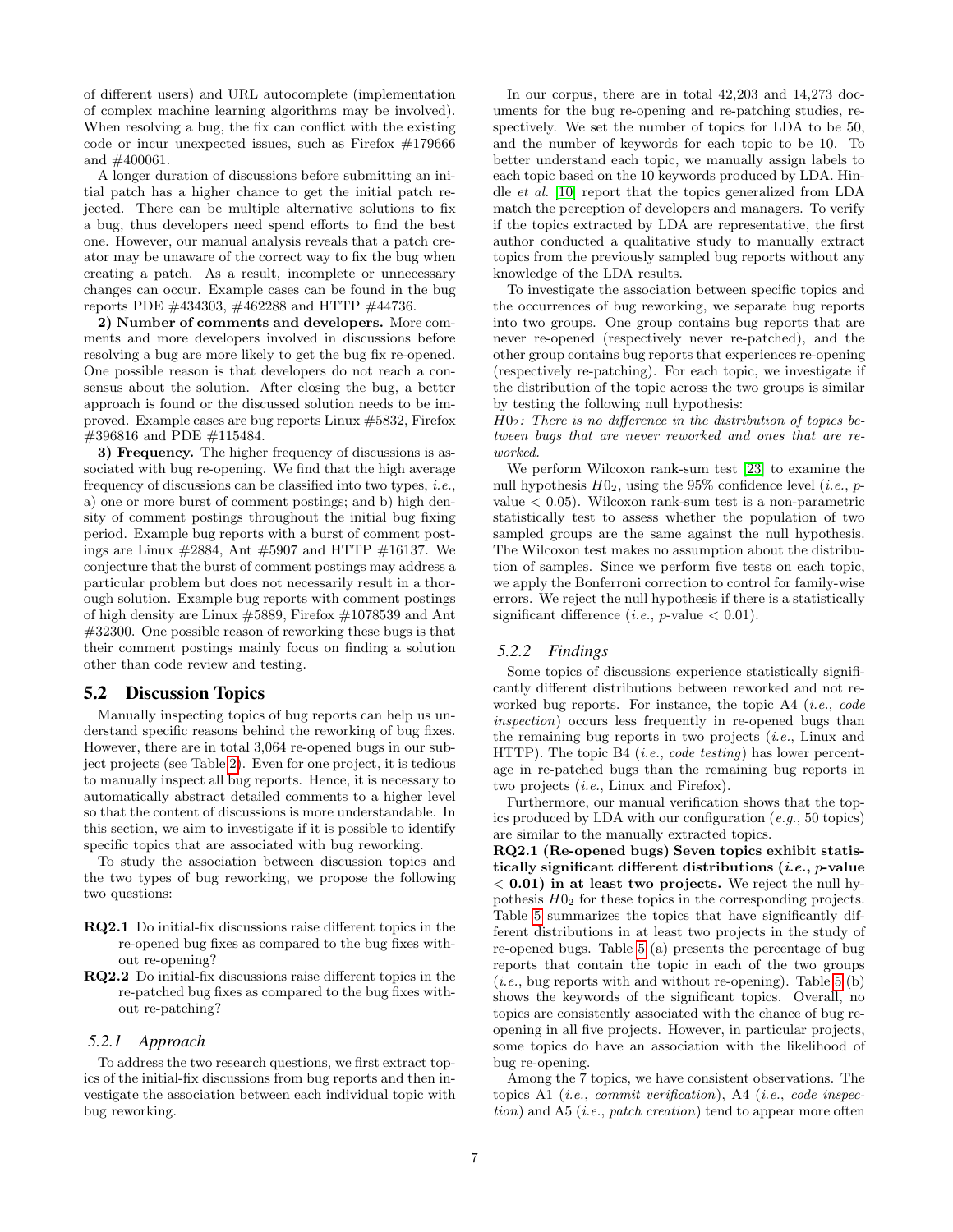<span id="page-7-1"></span>Table 5: Topics which have significant p-values in at least two projects in our study of bug re-opening (a) The percentage of the topics in bug reports that are re-opened (Yes) and are never re-opened (No).

| <b>Topics</b>  | Linux |                    | Firefox |     | PDE                                                             |     | Ant     |  | <b>HTTP</b>         |         |
|----------------|-------|--------------------|---------|-----|-----------------------------------------------------------------|-----|---------|--|---------------------|---------|
|                | Yes   | $\overline{N_{O}}$ | Yes     |     | $\mathrm{No}$   $\mathrm{Yes}$   $\mathrm{No}$   $\mathrm{Yes}$ |     |         |  | $\mathrm{No}$   Yes | No      |
| A <sub>1</sub> |       | 53% 60%            |         |     |                                                                 |     |         |  |                     | 32% 41% |
| A <sub>2</sub> |       |                    | 33% 27% |     |                                                                 |     | 51% 40% |  |                     |         |
| A3             |       |                    | 29% 25% |     |                                                                 |     |         |  | 35%                 | 24%     |
| A <sub>4</sub> | 12%   | 120%               |         |     |                                                                 |     |         |  |                     | 31% 43% |
| A <sub>5</sub> |       |                    | 38%     | 46% | 29%                                                             | 38% |         |  | 37%                 | 48%     |
| A6             | 28%   | 19%                |         |     | 34%                                                             | 27% |         |  | 35%                 | 24%     |
| A7             |       |                    |         |     | 26%                                                             | 19% |         |  | 31%                 | 20%     |

|  |  | (b) Keywords of the topics |  |  |
|--|--|----------------------------|--|--|
|--|--|----------------------------|--|--|

| <b>Topics</b> | Keywords                                                                    |
|---------------|-----------------------------------------------------------------------------|
| A1            | commit, fix, write, report, date, regress, bad, tree, bisect, git           |
| A2            | build, version, install, update, release, extension, mac, os, night, run    |
| A3            | page, link, content, site, show, user, secure, bug, click, document         |
| A4            | check, fix, revise, attach, previous, patch, create, trunk, branch, comment |
| A5            | patch, attach, create, apply, propose, fix, please, top, submit, include    |
| A6            | set, default, opinion, change, prefer, add, support, custom, override, ad   |
| A7            | size, width, screen, height, drag, position, font, move, animation, space   |

A1: commit verification, A2: build system, A3: web page design, A4: code inspection, A5: patch creation, A6: customization settings, A7: UI related.

Table 6: Topics which have significant p-values in at least two projects in our study of bug re-patching

<span id="page-7-2"></span>(a) The percentage of the topics in bug reports that are re-patched (Yes) and are never re-patched (No).

| Topics         |    | Linux   Firefox   PDE   Ant                                                                                                                                       |  |  |  |  |
|----------------|----|-------------------------------------------------------------------------------------------------------------------------------------------------------------------|--|--|--|--|
|                |    | Yes   No   Yes   No   Yes   No   Yes   No   Yes   No                                                                                                              |  |  |  |  |
| B1             |    | $\begin{array}{ c c c c c c c c } \hline & 15\% & 40\% & 36\% & - & - & - & - & - \\ - & - & 19\% & 15\% & - & - & - & - & - & 93\% & 79\% \\ \hline \end{array}$ |  |  |  |  |
| B <sub>2</sub> |    |                                                                                                                                                                   |  |  |  |  |
| B <sub>3</sub> |    | $ 37\% 29\% 39\% 31\% $ -                                                                                                                                         |  |  |  |  |
| B4             | 9% | $14\%$ 9% $ 11\% $ -                                                                                                                                              |  |  |  |  |
| B <sub>5</sub> |    | $ 38\% 28\% 44\% 32\% $                                                                                                                                           |  |  |  |  |

(b) Keywords of the topics

| <b>Topics</b> | Keywords                                                                       |
|---------------|--------------------------------------------------------------------------------|
| Β1            | comment,reply,guess,understand,mention,case,does,maybe,why,affect              |
| B2            | request, connect, server, cache, send, client, sync, network, response, header |
| B3            | work, code, bug, start, assign, fine, make, interest, broken, made             |
| B4            | test, slave, expect, warn, revise, debug, option, code, uncaught, return       |
| B5            | implement,code,make,service,provide,require,support,case,solution,part         |
|               | B1: content misunderstanding, B2: client-server model, B3: bug assignment,     |

B4: code testing, B5: solution implementation.

in bug reports without re-opening in at least two projects. The other four topics consistently appear more frequently in re-opened bug reports than bug reports without re-opening. The topic A5 (*i.e.*, *patch creation*) has a higher discussion rate in the bug reports that are never re-opened in the Firefox, PDE and HTTP projects. It shows that fixing bugs by revising codes can have a higher chance to get bugs not reopened. When talking about the topic A6 (i.e., customization settings), there are no universal solutions to the problem. It is possible that developers find a better approach to satisfy user's preferences after resolving a bug. Another interesting topic is A4 (i.e., code inspection). The Linux and HTTP projects have a significant lower percentage on discussing code inspection in re-opened bugs. Code inspection can improve code readability and discover software defects. Although its nature  $(i.e., time-consuming and complex)$  restrains its wide adoption in practice [\[2\]](#page-9-13), developers should increase the discussion of code review. Otherwise, as Shihab et al. [\[24\]](#page-9-2) show, the chance of bug re-opening increases, and possibly leads to lengthening the bug fixing time.

RQ2.2 (Re-patched bugs) Initial-fix discussions have five topics experiencing significant different distributions in re-patched bug reports and bug reports without re-patching in two projects. Table [6](#page-7-2) concludes the topics with a significant p-value (*i.e.*, p-value  $(0.01)$  for the Wilcoxon rank sum test in at least two projects in our study of bug re-patching. We do not observe topics with consistent associations with bug re-patching in the five projects. However, in the Firefox project, all the five topics in Table [6](#page-7-2) have significant different distributions in re-patched bug reports and bug reports without re-patching.

To be more specific, the topic B4 (*i.e.*, *code testing*) appears more often in the bug reports without re-patching compared to re-patched bug reports in the Linux and Firefox projects. All the other four topics have a higher percentage in the re-patched bug reports. The Linux and Firefox projects are long-lived (more than 10 years development history) and are developed by a large community of developers. The topics B1 (*i.e.*, *content misunderstanding*) and B4 (*i.e.*, code testing) have significant different distributions in the two projects. We looked into our sampled re-patched bug reports with the topic B1 (*i.e.*, *content misunderstanding*) and investigated possible reasons for re-patching. We find that developers are uncertain about the solutions or have misunderstandings before submitting a patch in our sampled bug reports. Examples are Firefox #815847, #1123309 and #950399. Code testing is an essential step to validate the code and expose the defects [\[9\]](#page-9-14). Before submitting a patch, a developer is encouraged to conduct testing. Otherwise, the patch could be rejected and requires reworking. As a result, it increases the workload of patch creators and reviewers [\[26\]](#page-9-1).  $\overline{\phantom{0}}$ ☞

Among all the 50 extracted topics, there are several topics showing a consistent association with bug reopening and bug re-patching in at least two projects. In particular, re-opened bugs have less discussions on the topic code inspection. If developers are unclear about the solution and conduct less code testing, the chance of bug re-patching increases.

# <span id="page-7-0"></span>6. RELATED WORK

✍

In this section, we present the related studies on bug reworking, and discussion analysis.

## 6.1 Bug Reworking

Re-opened and re-patched bugs are reworked bug fixes. Shihab et al. [\[24\]](#page-9-2) are the first to examine re-opened bugs. They built models to predict re-opened bugs using four groups of metrics i.e., work habits, bug report, bug fix and team, and find that comment text is the most important indicator of re-opened bugs in the Eclipse and OpenOffice projects.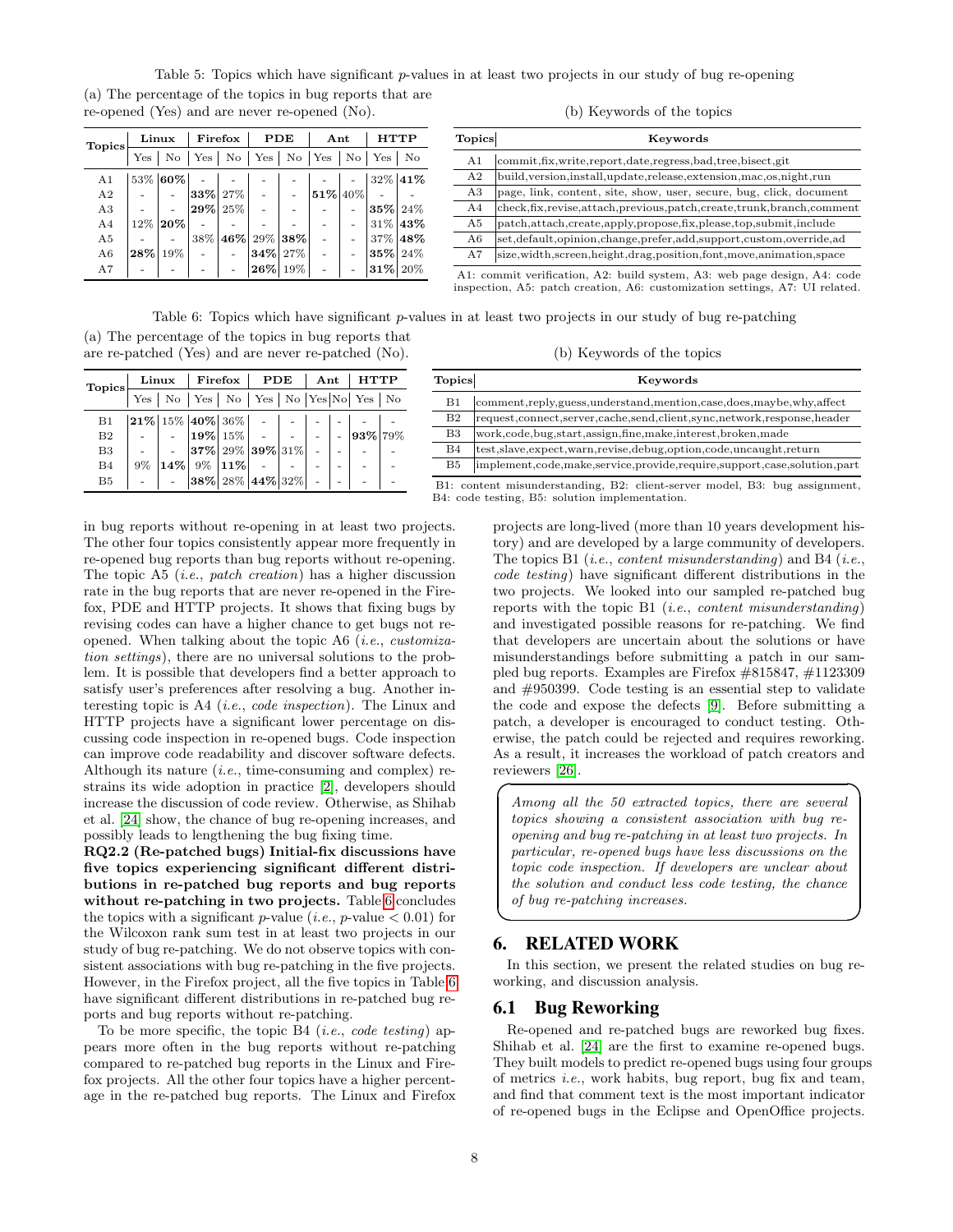Zimmermann et al. [\[32\]](#page-9-4) investigate the reasons for bug reopening and find that bugs identified by code analysis tools or code review processes are less likely to be re-opened. Caglayan et al. [\[6\]](#page-9-15) report that developers' activities are important factors that cause bugs to be re-opened.

Tao et al. [\[26\]](#page-9-1) systematically investigate the reasons for rejecting patches and find that problematic implementation and the lack of communication are two major reasons. Rigby and Storey [\[22\]](#page-9-16) report that the reasons for re-patching not only include technical issues but also contain feature, scope and political issues. Nurolahzade et al. [\[19\]](#page-9-17) find that ambiguous information in the discussions during code review may affect the newly submitted patches. Other studies about patches are related to the acceptance of patches and the prediction of review time using features that are extracted from patches and bug reports [\[12\]](#page-9-18) [\[13\]](#page-9-19).

Our study complements the previous studies since we focus on the association between the discussions and the bug reworking. We study two types of bug reworking, i.e., bug re-opening and bug re-patching. The association is studied in terms of six unique perspectives and discussion topics.

#### 6.2 Discussion Analysis

The impact of discussions on software quality has been investigated in many prior studies. For example, Ohira et al. [\[20\]](#page-9-20) conclude that discussions before bug assignment can help prevent bug reassignment and therefore reduce bug fixing time. McIntosh et al. [\[17\]](#page-9-21) suggest that discussions should be conducted during the code review process to reduce the post-release defects. Rigby and Storey [\[22\]](#page-9-16) report that unproductive discussions such as the "bike shed" problems (e.g., developers intensively express multiple opinions and response during bug fixing activities) slow down the decision process. Zhang et al. [\[30\]](#page-9-22) find that discussions impact the bug fixing time. Discussions are also widely used to mine social networks among developers [\[5,](#page-9-23) [11,](#page-9-24) [14\]](#page-9-25).

A number of researches use text mining techniques to understand discussions among developers. For instance, Zhou et al. [\[31\]](#page-9-26) analyze text and code snippets extracted from API discussions to categorize the contents of discussions. Dit and Marcus [\[7\]](#page-9-27) mine previous discussions and bug description to build a recommendation system for comments related to bugs. Topic modeling approaches such as Latent Semantic Indexing (LSI) and Latent Dirichlet Allocation (LDA) are also widely used in the discussion analysis [\[8,](#page-9-28) [15,](#page-9-29) [18\]](#page-9-30).

Different from the previous studies, we analyze the impact of discussions on the likelihood of experiencing bug reworking. In addition, we apply LDA to find topics of discussions that are associated with the likelihood of bug reworking.

# <span id="page-8-0"></span>7. THREATS TO VALIDITY

In this section, we discuss the threats to the validity of our study, following Yin's guidelines for case study research [\[29\]](#page-9-31).

Threats to conclusion validity are concerned with the relationship between the treatment and the outcome. We divide bug reports into two groups to study the association between each discussion metric and the bug reworking. We choose the median value of each metric of discussions as the threshold to equally separate bug reports into two groups. Although applying other thresholds may result in different values of odds ratio, the direction of odds ratios (i.e., either  $OR < 1$  or  $OR > 1$ ) can be still the same.

Threats to internal validity are concerned with our se-

lection of subject projects and analysis methods. In this study, our six metrics of discussions may not capture all aspects of discussions, although they are indeed associated with the likelihood of the occurrences of bug reworking. Exploring more aspects of discussions is encouraged. Our heuristic for filtering patches with only test cases is based on the keyword "test", possibly introducing false positives and false negatives. However, our manual analysis shows that the impact of our heuristic is trivial.

Threats to external validity are concerned with the generalizability of our results. To obtain a more general finding, we choose well-known subject projects in various domains and developed in widely used programming languages (*i.e.*, Java and  $C/C++$ ). However, some findings might relate to specific projects. Therefore, we believe that each project which wishes to leverage our results should conduct our analysis on their historical data.

Threats to reliability validity are concerned with the possibility of replicating this study. Our subject projects are open source projects, and are publicly accessible. In addition, we attempt to provide all details in this paper.

## <span id="page-8-1"></span>8. CONCLUSION

Through discussions, developers can clarify bug descriptions and brainstorm solutions. Effective discussions can help developers avoid the reworking of bug fixes. In this paper, we investigate two types of bug reworking  $(i.e.,$  reopening and re-patching). We investigate the association between initial-fix discussions and the occurrences of future bug reworking from six perspectives *(i.e., the duration,* the number of comments, the dispersion, the frequency, the number of developers and the developer experience). In addition, we apply LDA to extract topics of discussions and then examine the association between different topics and the occurrences of bug reworking.

We perform an empirical study using five open source projects (i.e., Linux, Firefox, Eclispe PDE, Ant and HTTP), and find that various metrics of initial-fix discussions have different associations with the occurrence of bug reworking. We summarize our major findings as follows.

- Re-opened bug fixes. A shorter duration, more comments and a higher frequency of discussion before the initial fix increase the likelihood of bug re-opening. Bug fixes with a larger number of developers and less experienced ones have a higher likelihood to get reopened. Different topics of discussions are associated with the likelihood of bug re-opening. For instance, if developers discuss less about code inspection, the chance of a bug report getting re-opened increases.
- Re-patched bug fixes. Discussions before submitting the initial patch with a longer duration, more comments, a higher dispersion and more developers are more likely to get bug fix re-patched. Re-patched bug fixes tend to discuss less about code testing before an initial patch is submitted compared to bug reports without re-patching.

As a summary, our observed effect of discussions on bug reworking can provide an early warning to developers about bug reworking. Practitioners can develop tools that monitor the discussions. When developers are about to resolve a bug or submit a patch, the discussion metrics and topics can